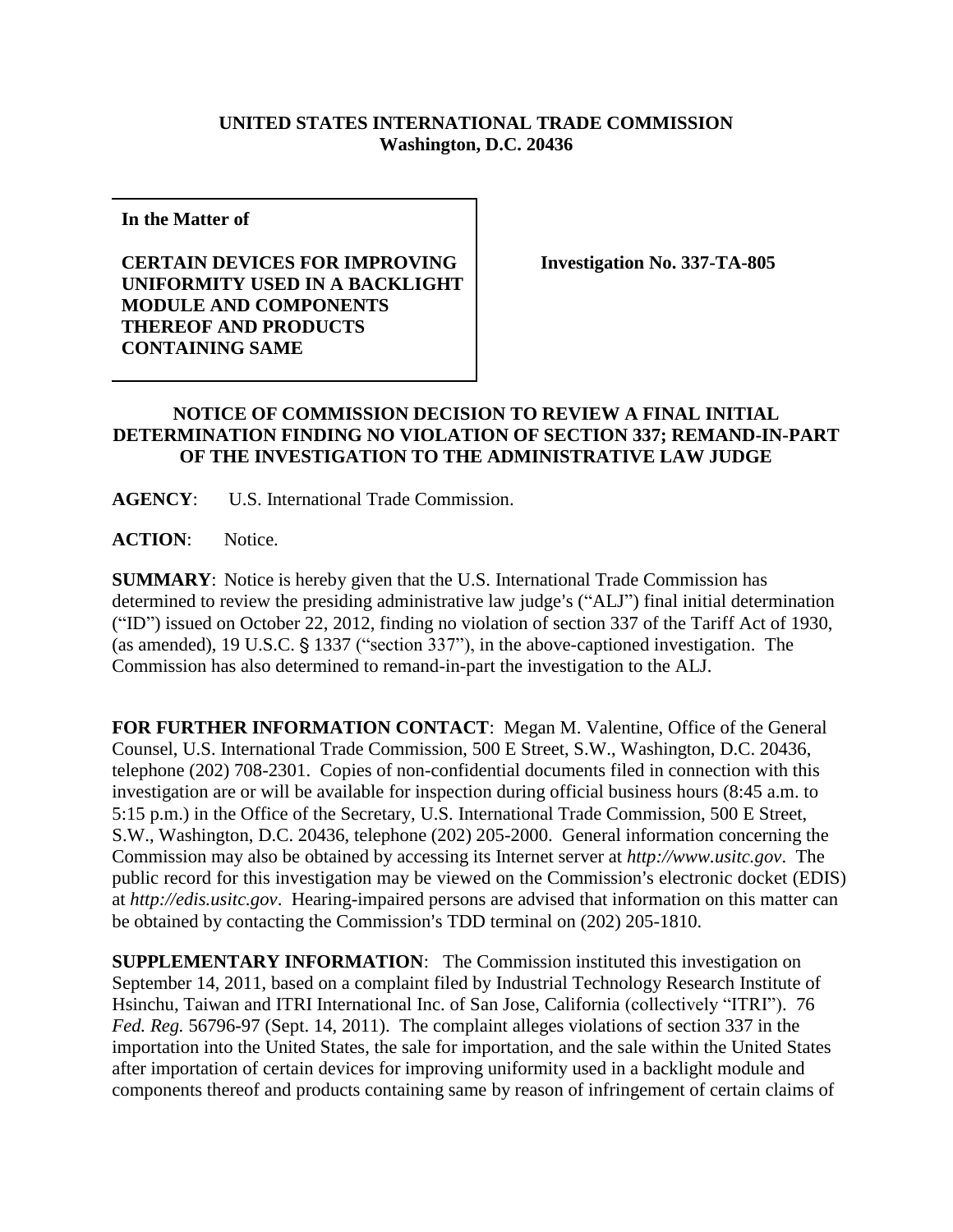U.S. Patent No. 6,883,932 ("the '932 patent"). The complaint further alleges the existence of a domestic industry. The Commission's notice of investigation named as respondents LG Corporation of Seoul, Republic of South Korea; LG Electronics, Inc. of Seoul, Republic of South Korea; and LG Electronics, U.S.A., Inc. of Englewood Cliffs, New Jersey. The Office of Unfair Import Investigation was named as a participating party. The complaint was later amended to add respondents LG Display Co., Ltd. of Seoul, Republic of South Korea and LG Display America, Inc. of San Jose, California to the investigation. Notice (Feb. 2, 2012); Order No. 11 (Jan. 19, 2012). The Commission later terminated LG Corporation from the investigation. Notice (July 13, 2012); Order No. 18 (June 22, 2012).

On October 22, 2012, the ALJ issued his ID, finding no violation of section 337 as to the '932 patent. The ID included the ALJ's recommended determination ("RD") on remedy and bonding. In particular, the ALJ found that claims 6, 9 and 10 of the '932 patent are not infringed literally or under the Doctrine of Equivalents by the accused products under his construction of the claim limitation "structured arc sheet" found in claim 6. The ALJ also found that ITRI's domestic industry product does not satisfy the technical prong of the domestic industry requirement. The ALJ did find, however, that ITRI has satisfied the economic prong of the domestic industry requirement under 19 U.S.C. § 1337(a)(3)(A) and (B). Because he found no infringement and no domestic industry, the ALJ did not reach the issues of patent validity or enforceability. In the event the Commission found a violation of section 337, the ALJ recommended that the appropriate remedy is a limited exclusion order barring entry of LG's infringing products. The ALJ also recommended issuance of cease and desist orders against LG Electronics USA and LG Display America. The ALJ further recommended that LG be required to post a bond of one percent of the entered value of each infringing product for the importation of products found to infringe during the period of Presidential review.

On November 5, 2012, ITRI filed a petition for review of certain aspects of the final ID. Also on November 5, 2012, participating respondents LG Electronics, Inc., LG Electronics U.S.A., Inc., LG Display Co., Ltd., and LG Display America, Inc. (collectively "LG") filed a contingent petition for review of certain aspects of the ID. On November 13, 2012, ITRI filed a response to LG's contingent petition for review. Also on November 13, 2012, LG filed a response to ITRI's petition for review. Further on November 13, 2012, the Commission investigative attorney filed a combined response to ITRI's and LG's petitions. No post-RD statements on the public interest pursuant to Commission Rule 210.50(a)(4) or in response to the post-RD Commission Notice issued on October 24, 2012, were filed. *See* 77 *Fed. Reg.* 65579 (Oct. 29, 2012).

Having examined the record of this investigation, including the ALJ's final ID, the petitions for review, and the responses thereto, the Commission has determined to review the final ID in its entirety. The Commission does not seek further briefing at this time. The Commission also remands the investigation to the ALJ to consider parties' invalidity and unenforceability arguments and make appropriate findings.<sup>1</sup> In light of the remand, the ALJ shall set a new target date consistent with the Remand Order.

 $\overline{a}$ 

 $<sup>1</sup>$  The ALJ should have resolved these issues given the procedural posture of this investigation</sup>